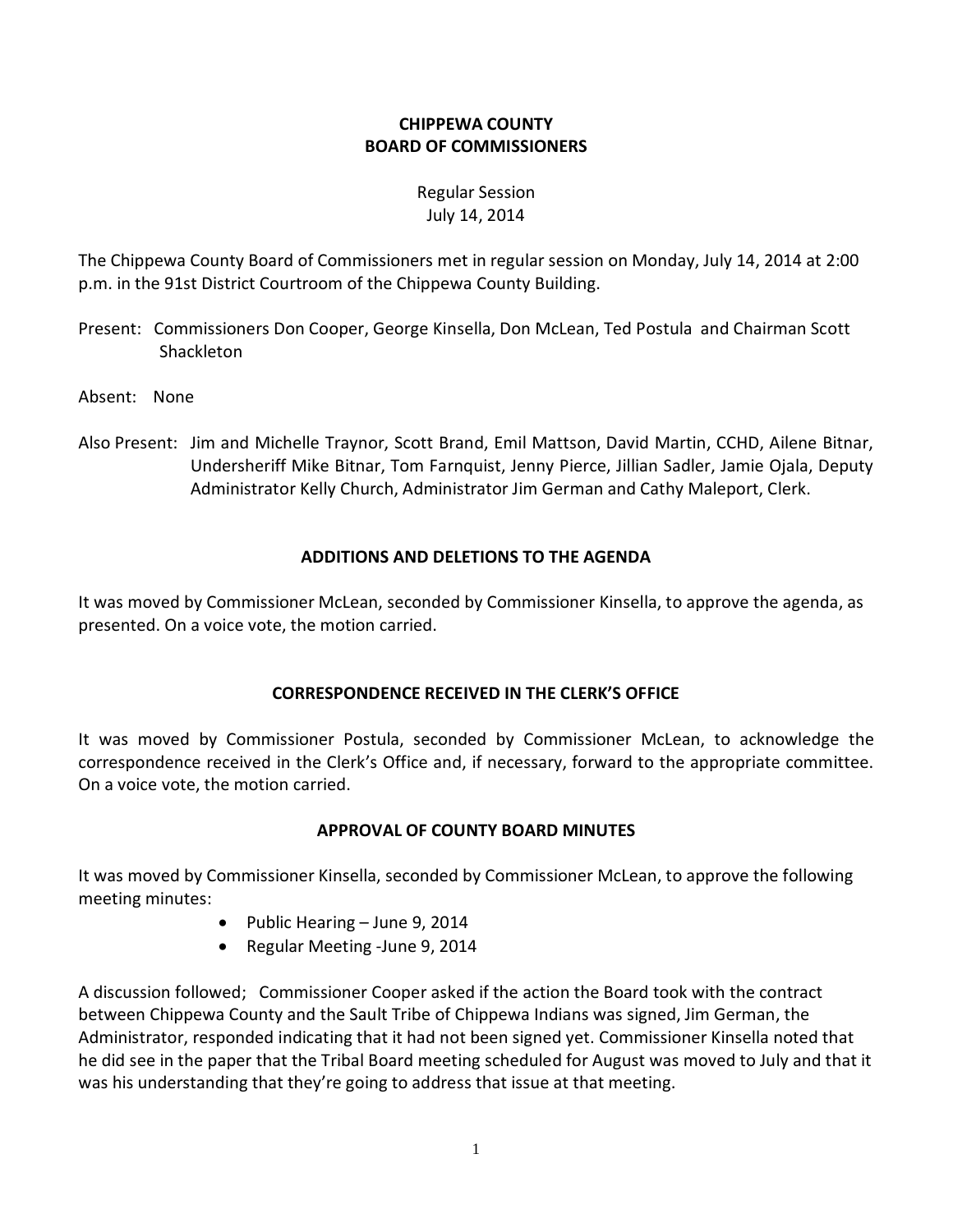On a voice vote, the motion carried.

## **PUBLIC COMMENTS**

· Commissioner George Kinsella first welcomed everybody to the meeting and explained a private email that was shared between county commissioners only, about a year ago, during the budget process re: a revenue shortfall.

# **Old Business**

**Mr. Emil Mattson** began with thanking Commissioner Cooper and Commissioner Kinsella stating that they have always helped him whenever he had a problem. He went on to say, that being said, "I believe a lot of you guys are corrupt. One reason being is that when he asked two and a half years ago, during his campaign for Sheriff, what was going to be done and you all sat mute, except for the two of you." Mr Mattson then said, "I filed a lawsuit and the big deal is, that you guys paid his attorney fees. It was a campaign related issue; yet you still paid for his attorney fees and you're now garnishing my wages."

Other comments made by Mr. Mattson are as follows:

- · The best part of it, is that is illegal too.
- · I will show that in the Federal Appeals Court, I have no problem doing that and I'm going to do it real soon.
- What I don't like is the fact that I got offered \$2,000.00 by a Chippewa County Commissioner and I would have \$28,000.00 in legal fees wiped clean, as long as I stopped going after your Sheriff, Robert Savoie.
- · I got news for everybody in this room; I'm not stopping until everybody's gone. I will do everything that I can possible, to bring everybody I can down, in county government.
- · Now you're holding a criminal investigation, brought up on me, in reference to my letter of intent to sue.
- · I'm going to file a lawsuit on Chippewa County because of this criminal investigation. That will come soon. I'm in the process of speaking with an attorney from Troy, MI and if I have to, I'll name each and every one of you individually, plus Chippewa County, in that lawsuit. I will not name Don Cooper and George Kinsella in that lawsuit.
- · I've asked you, Mr. Shackleton, several times, to e-mail me. All I wanted was a response.
- Now detective Mark Schroeder told me that anything and everything about me is his business now, because of Chippewa County; he can meet with my attorney, we can go from there.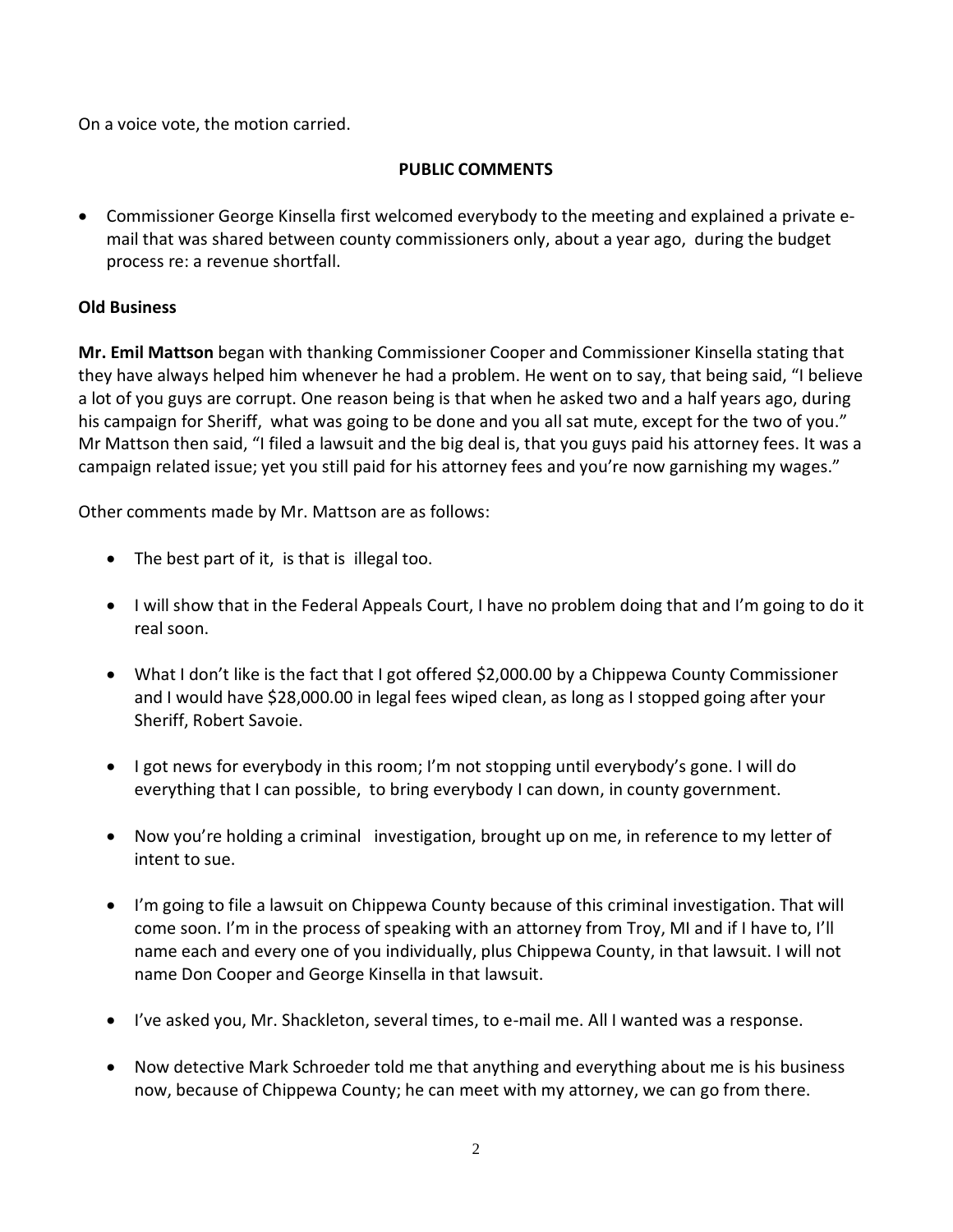· You all will be getting a letter from my attorney; I will see you all in court.

Chairman Shackleton called upon Attorney Gregory Grant to speak on behalf of the county as there were a number of legal issues that Mr. Mattson alluded to.

Mr. Grant stated, that as Mr. Shackleton pointed out, the county has asked him to be here today to respond to Mr. Mattson's allegations. In summary, and attempting to respond to all of Mr. Mattson's allegations, he communicated the following: As Mr. Mattson described, he did run in the last election against the Sheriff, Robert Savoie. He did lose that election, further noting, that he believed, the percentage of votes were 83% to 17%. Mr. Mattson, subsequently, and what we believe is in a retaliatory fashion, then began to threaten to sue Sheriff Savoie, as well as, the Chippewa County Sheriff's Dept. as a result of what he believed was an illegal background check, performed on him, by someone within the Sheriff's Dept. There was no evidence or truth to those allegations other than Mr. Mattson had a document that he would not produce to us. Regardless of that, Mr. Mattson, then filed a defamation lawsuit against Sheriff Savoie, and has claimed now, that the County, illegally paid for Sheriff Savoie's attorney fees and costs in that case, and that simply is not true.

He further explained, In August of 2012, Mr. Mattson sent an e-mail to Mr. German indicating he was going to sue the Chippewa County Sheriff's Dept. He subsequently filed in November of 2012 a law suit against Sheriff Savoie, naming Sheriff Savoie as a defendant in a lawsuit. As a result, of that e-mail and lawsuit the matter was turned over by the County to its insurer, the insurer looked at the matter, determined that there could be county exposure, determined that the Sheriff is a County employee and found insurance coverage for Sheriff Savoie, in the defense of that case.

In November of 2013, we filed a motion to have the case dismissed; the court granted our motion and dismissed the case with prejudice, which means Mr. Mattson can never file that case again. In February of 2014, we filed a motion for sanctions against Mr. Mattson, asking the court to determine the case, against the Sheriff, to be frivolous under Michigan Court Rules and Michigan statutory law. The court agreed, granted our motion for sanctions and ordered Mr. Mattson to pay all of the costs and attorney fees that have occurred in order to defend Sheriff Savoie, to the tune of \$27,835. A judgment was entered in that amount, against Mr. Mattson. He went on to say, that it's important to know about sanctions in this state, that they are very rarely given, it's very rarely determined that a law suit is frivolous. In this case, Judge Carmody, sitting by assignment, agreed and did enter the Judgment for those sanctions and they have been attempting to collect those funds from Mr. Mattson since.

The month after Mr. Mattson filed the lawsuit, December 5, 2012, we sent him a letter asking him to dismiss the case and we would not pursue sanctions and attorney fees against him, if he would agree to do so. We gave him the chance to do so, and he did not, so we pursued a pretrial motion to dismiss. Mr. Mattson has indicated that the County illegally paid for the Sheriff's legal fees; that is simply not true. No law has been violated at any level, state, local, or federal. This was an insurance issue, the insurer found coverage in this case, determined that the Sheriff should be covered, as a result of Mr. Mattson's allegations, that he was going to sue the Sheriff and the Sheriff's Department; coverage was found. He further noted that it's also important to point out here that the county is not going to pay the Sheriff's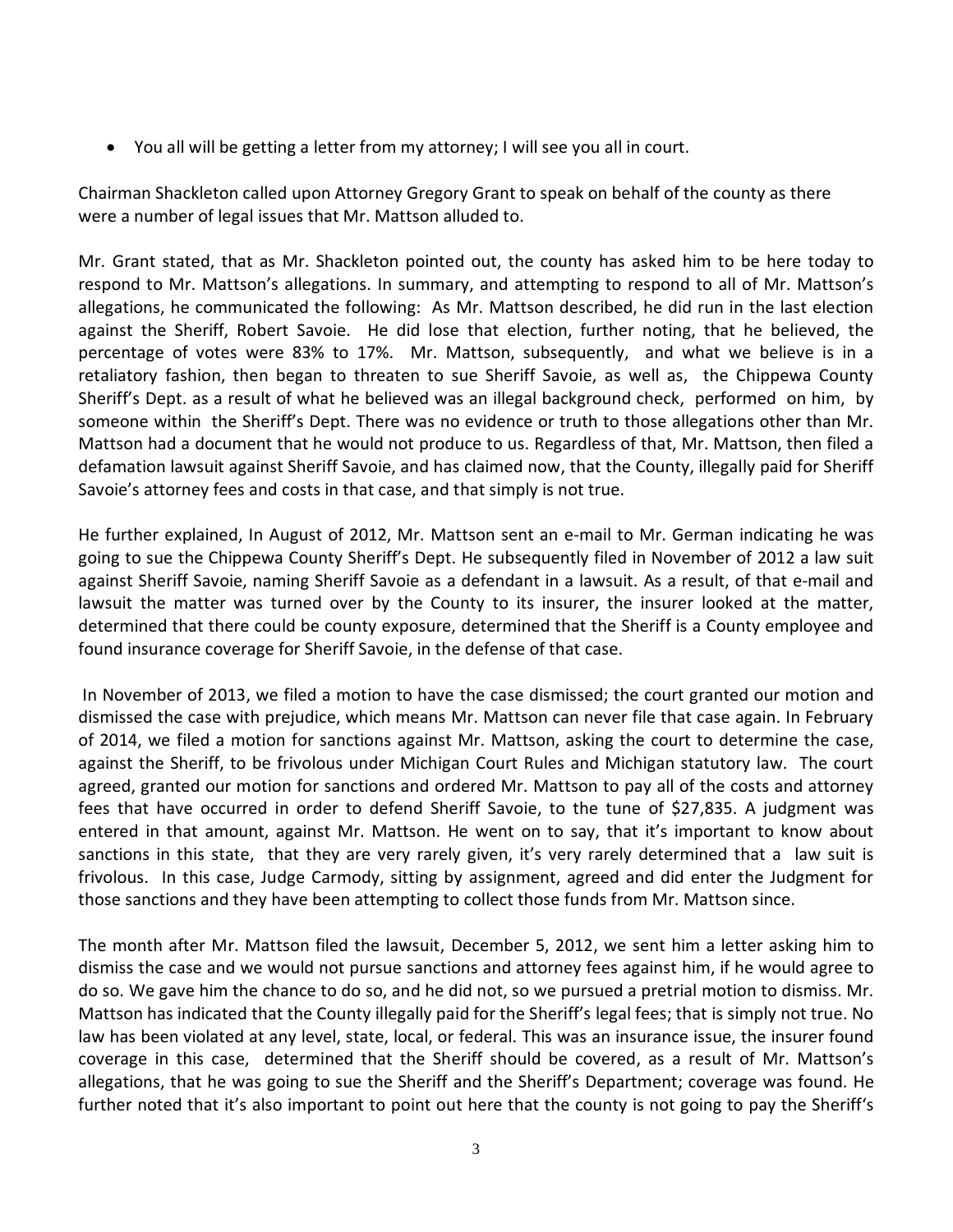legal fees in this case, Mr. Mattson has been ordered to pay every dime of attorney fees to a tune of \$27,835.00. Mr. Mattson, in further retaliation, after his lawsuit was dismissed and after sanctions were issued, continued to threaten Mr. German, the Sheriff and the County. He has indicated that he will file, or has filed a criminal complaint against the Sheriff and Mr. German with the State Attorney General's Office of and the US Attorney Generals Office.

Mr. Grant went on to say, "I'm very confident to stand here today and state neither Mr. German nor Sheriff Savoie has done nothing wrong whatsoever, no laws have been violated. Mr. Mattson wants to site the campaign finance act, as a basis for those violations and there is simply nothing in the campaign Finance act that anything wrong has occurred here, and certainly nothing criminal in nature." Mr. Mattson also touched on the fact of a resolution of these issues, in the form of compromise. Mr. German does have a right, as the administrator, to attempt to negotiate settlements on various issues. Mr. German does not have the authority to enter into settlement agreements with anyone that has to be voted on by the County Commissioners. At this point the County Commissioner has not voted on any resolution. My understanding, at this point, is these e-mails Mr. Mattson has been sending have been determined to be threating in nature, and has brought them some concern. I am confident in saying that there is no evidence of any wrong doing by anyone at the county level. If Mr. Mattson wishes to pursue this, then the county too, will again, have its day in court, and they will prove it.

## **b) Approve NorthCare Network Intergovernmental Contract & One Appointment needed**

Chairman Shackleton called upon Mr. German to speak on behalf of the NorthCare Network.

Mr. German indicated that contract is basically an intergovernmental agreement over SUD *substance abuse disorder* and that it has the counties coming together to administrate those substance abuse dollars.

Chairman Shackleton noted that they have two actions; they need to approve the contract and the Chair has an opportunity to make an appointment.

It was moved by Commissioner Kinsella, seconded by Commissioner Postula, to approve the NorthCare Network intergovernmental contract. On a voice vote, the motion carried.

Chairman Shackleton noted that often a chair appointment is not an advertised appointment and that the appointment is at the discretion of the chair. He further noted that, Mr. Moore has expressed interest in the positon and he knows that he is very knowledgeable in that area. He appointed Jim Moore.

Commissioner Cooper moved that they advertise for the position as outlined in the bylaws, this was seconded by Commissioner McLean. A discussion followed which included that the committee is meeting next week; and that they would be without representation unless an appointment is made. Commissioner McLean indicated that he would like to see them have representation there and possibly as a solution to this, they could proceed with soliciting people who are interested through the normal process, but in the interim, ask Jim Moore to represent them at the upcoming meeting.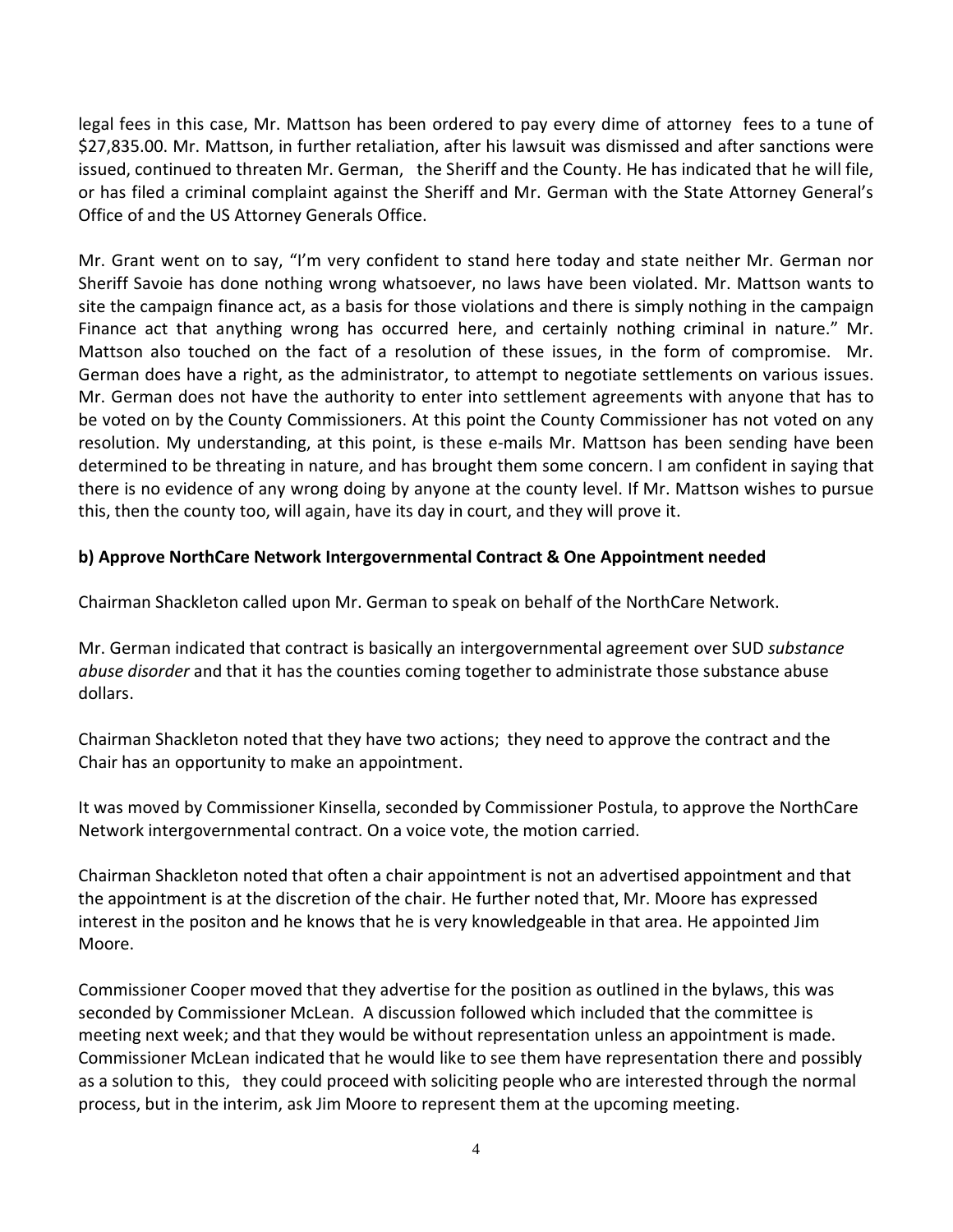Noting, that they still have the original motion on the floor, Chairman Shackleton called upon Commissioner Cooper, and asked him if he would be comfortable with his motion to reflect, in the interim, make a temporary appointment, Jim Moore, to represent us as at the first meeting. Having no objection, a voice vote was taken, and the motion carried.

**Administrator's Report –** Given for informational purposes only.

## **Standing Committee Reports:**

#### **Personnel/Equalization/Health and Social Services Committee** Commissioner Kinsella – July 29, 2014

#### **Agenda Items**

#### **Administrative Assistant/Information Technology Hire**

Administrator German notified the Committee that Danielle MacDowell had been hired to fill the position of Administrative Assistant/Information Technology effective June 30, 2014 so that training could be provided. Mr. German also noted that this is a confidential position.

It was moved by Commissioner Kinsella, seconded by Commissioner McLean, to hire Danielle MacDowell as the new Administrative Assistant/Information Technology Technician effective June 30, 2014 at a grade level 7. On a voice vote, the motion carried.

It was moved by Commissioner Kinsella, seconded by Commissioner McLean, to accept the Personnel/Equalization/Health and Social Services Committee meeting minutes of July 29, 2014, as presented. On a voice vote, the motion carried.

#### **Finance, Claims and Accounts Committee**

Commissioner Cooper – July 10, 2014

## **Agenda Items**

## **Health Department – 2% Funding Request – EUP Hospice Services**

The Committee received and reviewed the 2% Funding request from the Chippewa County Health Department for EUP Hospice Services project, which is requesting \$29,612 to provide sufficient revenue to l Hospice to provide for certified services and to free up operational funds for the Hospice House.

It was moved by Commissioner McLean, seconded by Commissioner Kinsella, to approve the Chippewa County Health Department 2% Funding Request for EUP Hospice Services.

On a voice vote, the motion carried with Commissioner Cooper voting Nay.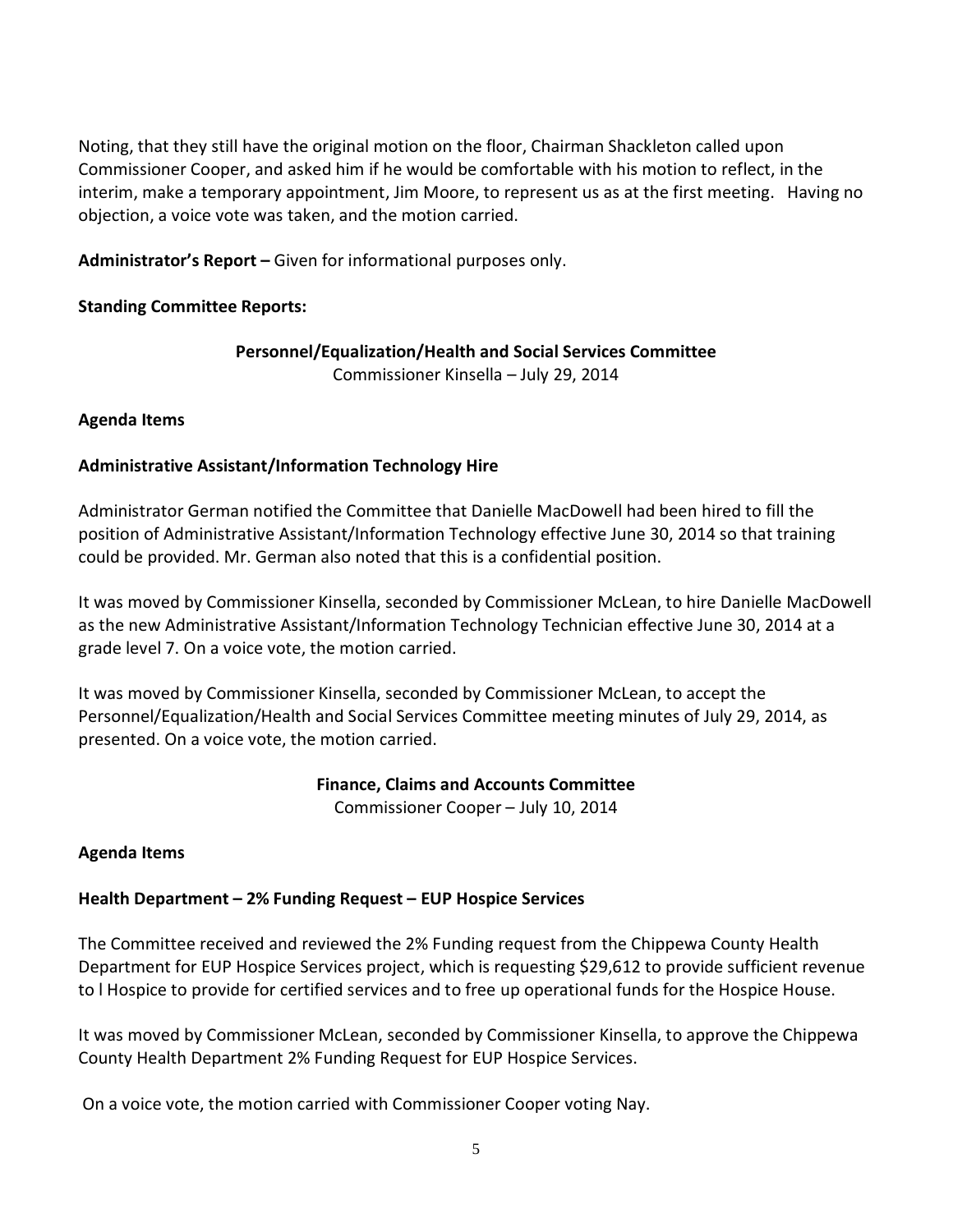#### **Health Department – Medical Examiner Facility Use Agreement**

The Committee received documentation from the Health Department, with regards to a Medical Examiner Facility Use Agreement with Spectrum Health, who provides autopsies that require a forensic pathologist, as well as, all child deaths and unique death cases for Chippewa County. The service fees will be \$982.00 for each autopsy ordered by the designated County Medical Examiner. A discussion followed with regards to if this was a renewal or a new contract. The information will be forwarded to the full Board for consideration once the additional information is obtained.

*\*\*Note: The CCHD has been working with Spectrum Health for approximately the last ten years, this is the first time a contract has been sent to the Health Department, nor does the County have a previous contract on file, the previous amount paid to Spectrum is \$873.60.*

It was moved by Commissioner Cooper, seconded by Commissioner Kinsella, to approve the Medical Examiner Facility Use Agreement contract with Spectrum Health to provide autopsies designated by the County Medical Examiner in the amount of \$982.00, which is subject to an annual 3% increase on the effective date of the agreement.

On a voice vote, the motion carried.

## **Re-Issue RFB for 3 – Sonicwall NSA-2600 UTM Firewalls**

The Committee reviewed a memo from Brian Bartlett, explaining the need to re-issue the RFB for three Sonicwall NSA-2600 UTM Firewalls, which was budgeted for in 2014.

It was moved by Commissioner Cooper, seconded by Commissioner Postula, to approve the re-release for the three Sonicwall NSA-2600 UTM Firewalls. On a voice vote, the motion carried.

## **Sheriff's Department – Replace matrix per Budget & Quote provided \$20,960.00**

The Committee received and reviewed budget information and the quotes provided to purchase and replace the Matrix of the Simplex system, which is the brain box in the Chippewa County Jail at the replacement cost of \$20,960.00.

It was moved by Commissioner Cooper, seconded by Commissioner Kinsella, to approve the purchase of the Matrix for the Simplex system in the Chippewa County Jail, at a cost not to exceed \$20,960.00 from SimplexGrinnell. On a voice vote, the motion carried.

#### **Annex Proceeds Allocation**

The Committee discussed the use of the "Annex sale proceeds for the \$206,630.14 received from MMRMA and \$92,500 from the signed purchase agreement and the need to establish a Courthouse Maintenance fund.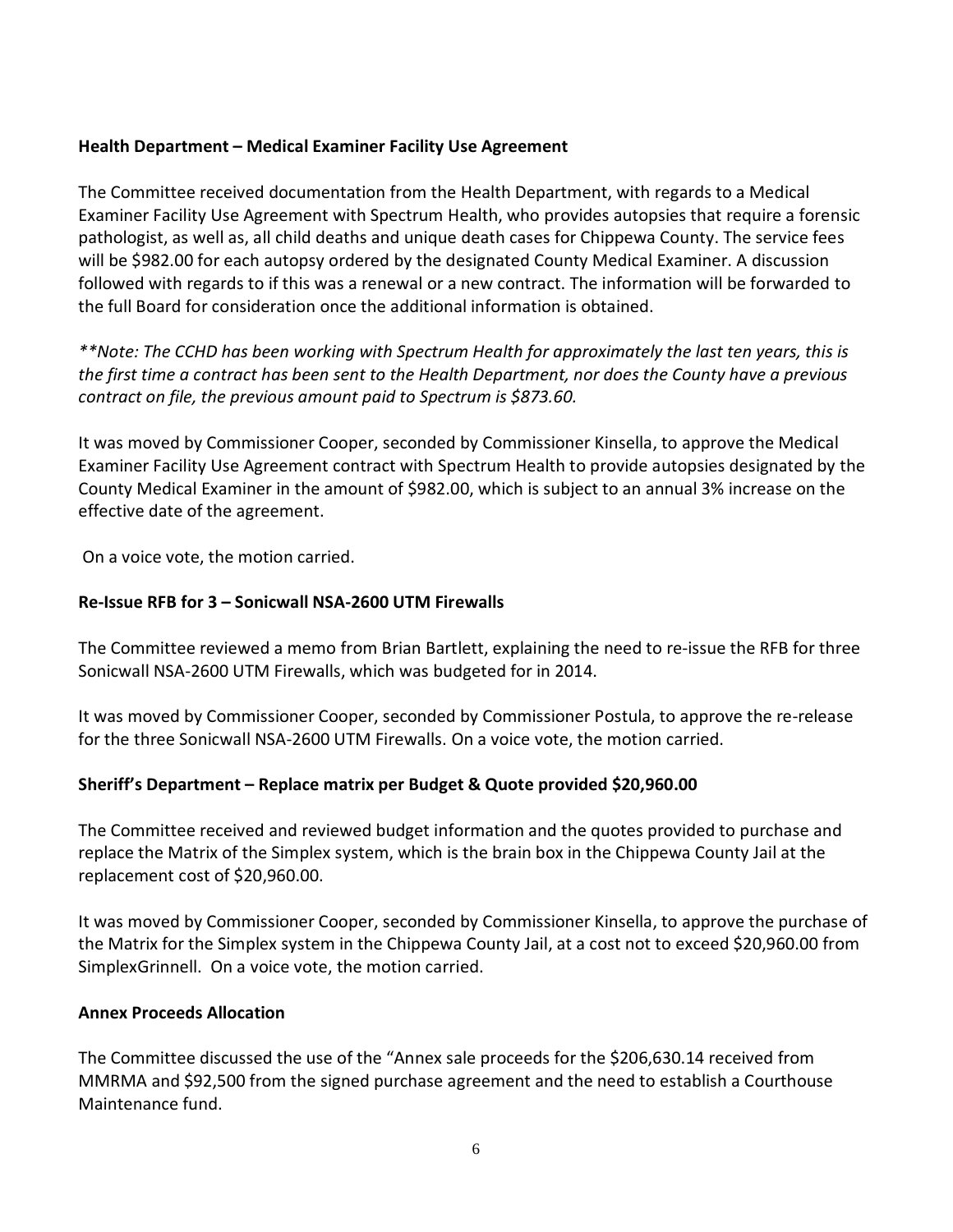It was moved by Commissioner Cooper, seconded by Commissioner Postula, to approve the establishment of a Courthouse Maintenance Fund, with the proceeds of the monies received from MMRMA in the amount of \$206,630 and the sales proceeds of \$92,500 and to prioritize a list of items that need to be addressed. A discussion followed regarding a long term plan. On a voice vote, the motion carried.

## **Animal Shelter – Personnel Request**

The Committee reviewed the motion from the Personnel regarding a request from the Animal Shelter Manager Holly Henderson to allow one part-time shelter employee with six years of service be approved to work over the 29 hours per week, and to be offered health care on January 1, 2015. Discussion followed with regards to the Affordable Health Care Act and the waiver being sought, including offering full-time to this part-time employee, and the wage breakdown difference.

It was moved by Commissioner Cooper, seconded by Commissioner McLean, to allow Holly to hire this one part-time employee, with six-years of service, full time starting January 1, 2015. A discussion followed which included that this would be only an \$1800.00 difference. On a voice vote, the motion carried.

|                  | <b>Wages</b> | Soc Sec/Med Health |           | Retire   | <b>STD/LTD</b> | <b>Unempl</b> | W/C      |             |
|------------------|--------------|--------------------|-----------|----------|----------------|---------------|----------|-------------|
| Grade 6 - 1 year | \$28,412.80  | \$2,173.58         | 13,872.58 | \$997.29 | \$360.00       | \$28.41       | \$772.29 | \$46,616.95 |
| full - time      |              |                    |           |          |                |               |          |             |

| Grade 6 - 1 year | 28,006.68 | \$2,142.51 | \$13,872.58 | \$0.00 | \$0.00 | \$28.01 | \$761.25 | \$44,811.03 |
|------------------|-----------|------------|-------------|--------|--------|---------|----------|-------------|
| Health Only @    |           |            |             |        |        |         |          |             |
| 78 hours         |           |            |             |        |        |         |          |             |

Notes: Difference \$1,805.92

Current Wage \$13.02 Full Time wage @ 1 year - \$13.66 Part-time wages in 2015 @13.81

## **Out of State Travel Request – Prosecuting Attorney Office**

The Committee reviewed an out-of-state travel request for Assistant Prosecutor James Robinson to attend a Witness Training Course in South Carolina, at no cost to the County.

It was moved by Commissioner Cooper, seconded by Commissioner Kinsella, to approve the out of state travel for Prosecutor James Robinson, to travel to South Carolina, for Expert Witness Training Course at no cost to the County. On a voice vote, the motion carried.

#### **FINANCE**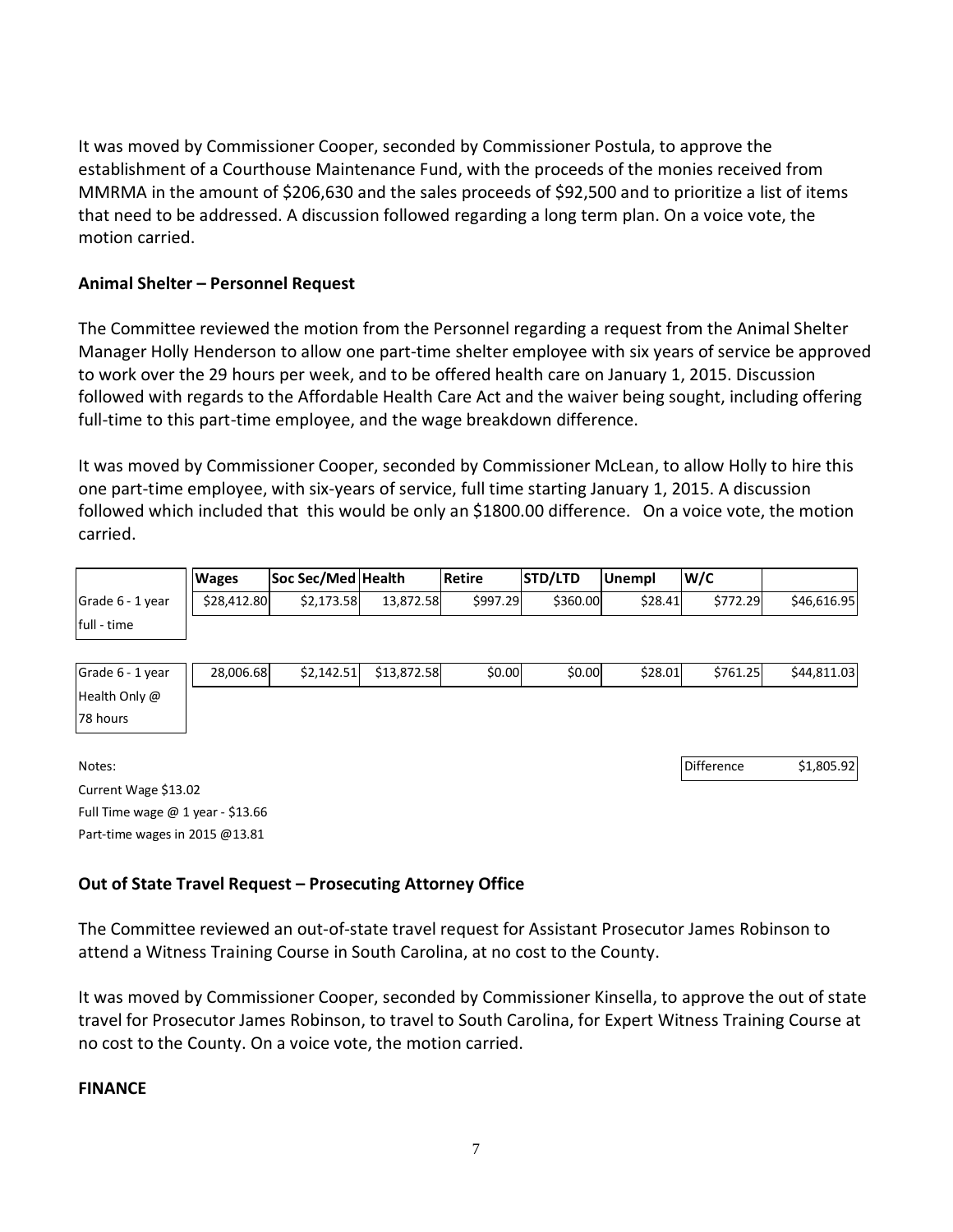#### **Claims and Accounts**

The Committee reviewed the bills and payroll presented for approval.

It was moved by Commissioner Cooper, seconded by Commissioner Postula, to recommend the approval of the general claims totaling \$279,674.14, other fund claims of \$1,375,892.90, payroll of \$448,426.16 and Health Department claims of \$481,125.47 and total claims of \$2,585,118.67 and vouchers H-1 through H-313. On a voice vote, the motion carried.

| <b>Budget</b>       |                 |                 |        |                                       |
|---------------------|-----------------|-----------------|--------|---------------------------------------|
| <b>Amendments</b>   |                 |                 |        |                                       |
| Revenue             | Original        | Amended         | Change |                                       |
| 101-000-506.981     | \$              | 8,380.00<br>\$  | \$     | 8,380.00 USDA Grant for Vehicle       |
| 232-000-401.200     | \$45,000.00     | \$73,000.00]    | \$     | 28,000.00 Additional Revenue          |
|                     |                 |                 |        |                                       |
| <b>Expenditures</b> |                 |                 |        |                                       |
| 101-132-729.000     | 1,500.00<br>\$  | \$<br>3,000.00  | \$     | 1,500.00 Juvenile more cases          |
| 101-132-806.000     | \$<br>750.00    | \$<br>3,250.00  | \$     | 3,250.00 Juvenile more cases          |
| 101-132-807.000     | 11,000.00<br>S. | \$36,000.00     | \$     | 25,000.00 Juvenile more cases         |
| 101-340-704.000     | 49,214.36<br>Ś. | \$22,214.36     | \$     | (27,000.00) SANE replaced by Tri-dent |
| 101-340-715.000     | 34,177.00<br>S. | \$16,177.00     | \$     | (18,000.00) SANE replaced by Tri-dent |
| 101-878-701.000     | \$<br>5,000.00  | \$20,000.00]    | \$     | 15,000.00 Additional Legal expenses   |
| 101-981-701.000     | 54,920.00<br>S. | \$63,300.00     | \$     | 8,380.00 Sheriff Vehicle USDA grant   |
| 232-000-704.600     | \$<br>4,500.00  | 19,500.00<br>Ś. | \$     | 15,000.00 Additional wages = revenue  |
| 232-000-727.200     | \$<br>3,650.00  | \$13,650.00     | \$     | 10,000.00 Additional wages = revenue  |
| 232-000-860.200     | \$<br>0.00      | 3,000.00        | \$     | 3,000.00 Additional wages = revenue   |

It was moved by Commissioner Cooper, seconded by Commissioner Kinsella, to approve the budget amendments as presented. On a voice vote, the motion carried.

It was moved by Commissioner Cooper, seconded by Commissioner Postula, that the Finance Claims and Accounts minutes of July 10, 2014 be approved as presented. On a voice vote, the motion carried.

#### **New Business**

(a) Resolution 14-14 Resolution Supporting CLM EUP Community Corrections

It was moved by Commissioner McLean, seconded by Commissioner Cooper, to accept Resolution No. 14 -14 as follows:

## **RESOLUTION NO: 14-14**

## **Resolution To Support**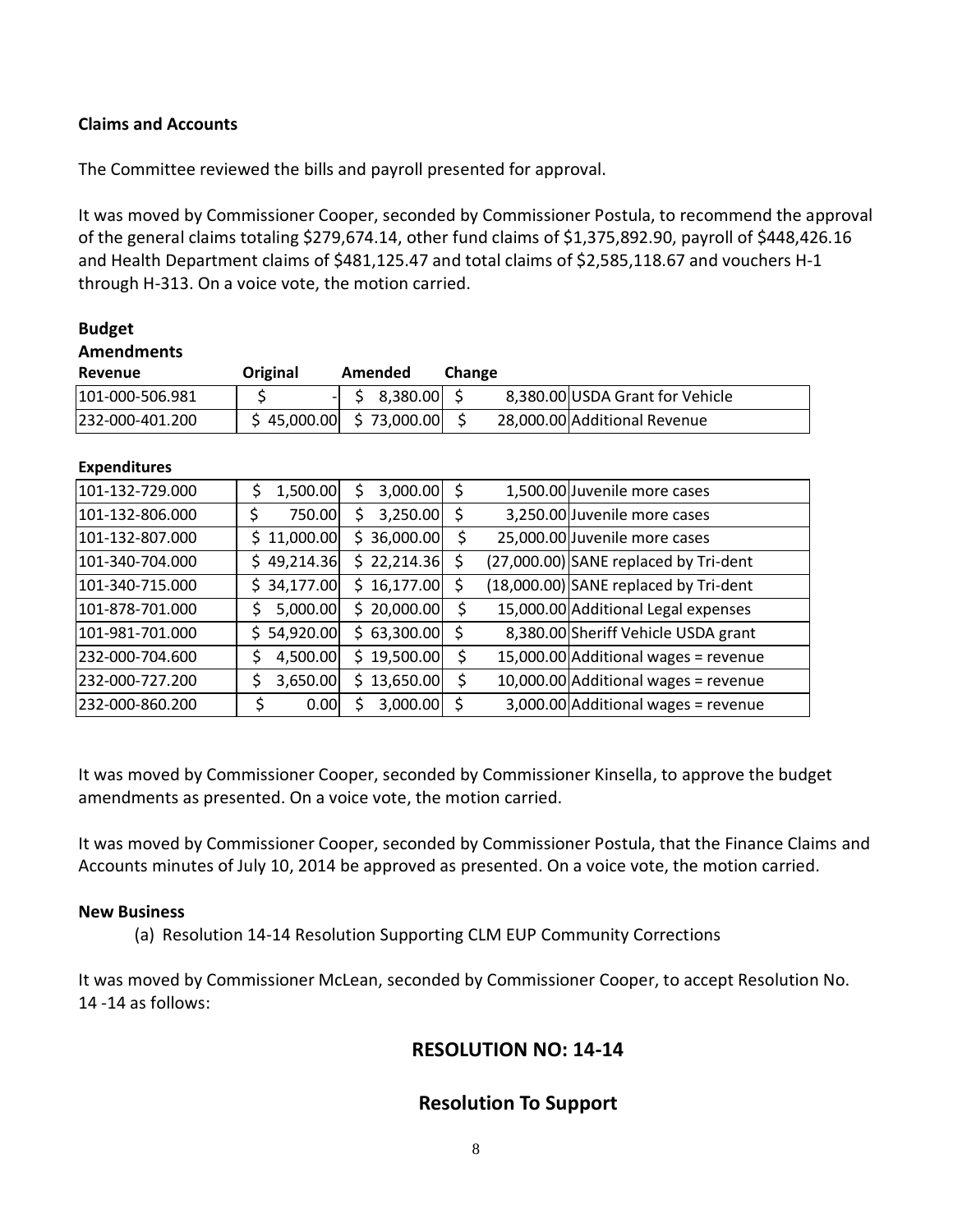# **Community Corrections Contract for FY2014 through 2016**

Whereas, the CLM EUP Community Corrections consisting of the Counties of Chippewa, Luce and Mackinac, has submitted a three-year contract with the Michigan Department of Corrections, Office of Community Corrections and;

Whereas, the Chippewa County Board of Commissioners has recommended and reiterates its continued support for the fiscal years 2014 through 2016; and

NOW THEREFORE BE IT RESOLVED that the Chippewa County Board of Commissioners supports the contract its goals and objectives for fiscal years 2014 through 2016, and respectively supports the CLM EUP Community Corrections contract with eh Michigan Department of Corrections, Office of Community Corrections.

A roll call vote was taken as follows:

Ayes: Commissioners Cooper, Kinsella, McLean, Postula and Chairman Shackleton

Nays: None

## **THE RESOLUTION WAS DECLARED ADOPTED.**

## **COMMISSIONERS COMMENTS**

Commissioner Cooper questioned why Mr. Mattson was put on the agenda, going against what we normally do, and treating it like public comments. He also indicated that the attorney stated Jim German has the ability to negotiate for the County and that it was his understanding that he is an employee of this Board, and this Board, gave him direction.

Chairman Shackleton indicated that Mr. Mattson asked to be on the agenda, and that they honored his request. There's pending lawsuits and talk about a whole lot more lawsuits; in situations like that, you would have your attorney, speak for you.

Regarding specifically the talk about a settlement, it was his belief that Mr. Mattson suggested that there could possibly be a settlement, Mr. German said, let me negotiate the best deal I can, with you, and then I will take it to the Board to see if they would approve it. That is what he did, and there was no interest in that.

Responding to Mr. Mattson's direct question because of a pending lawsuit and threatening more lawsuits, he was advised not to engage in that sort of question. Evidenced by the insurance company and our attorney, we've done everything right. I'm sure I didn't reply.

Commissioner McLean agreed with Chairman Shackleton in that anything that we could have said, as Commissioners, might muddy the water relative to a lawsuit.